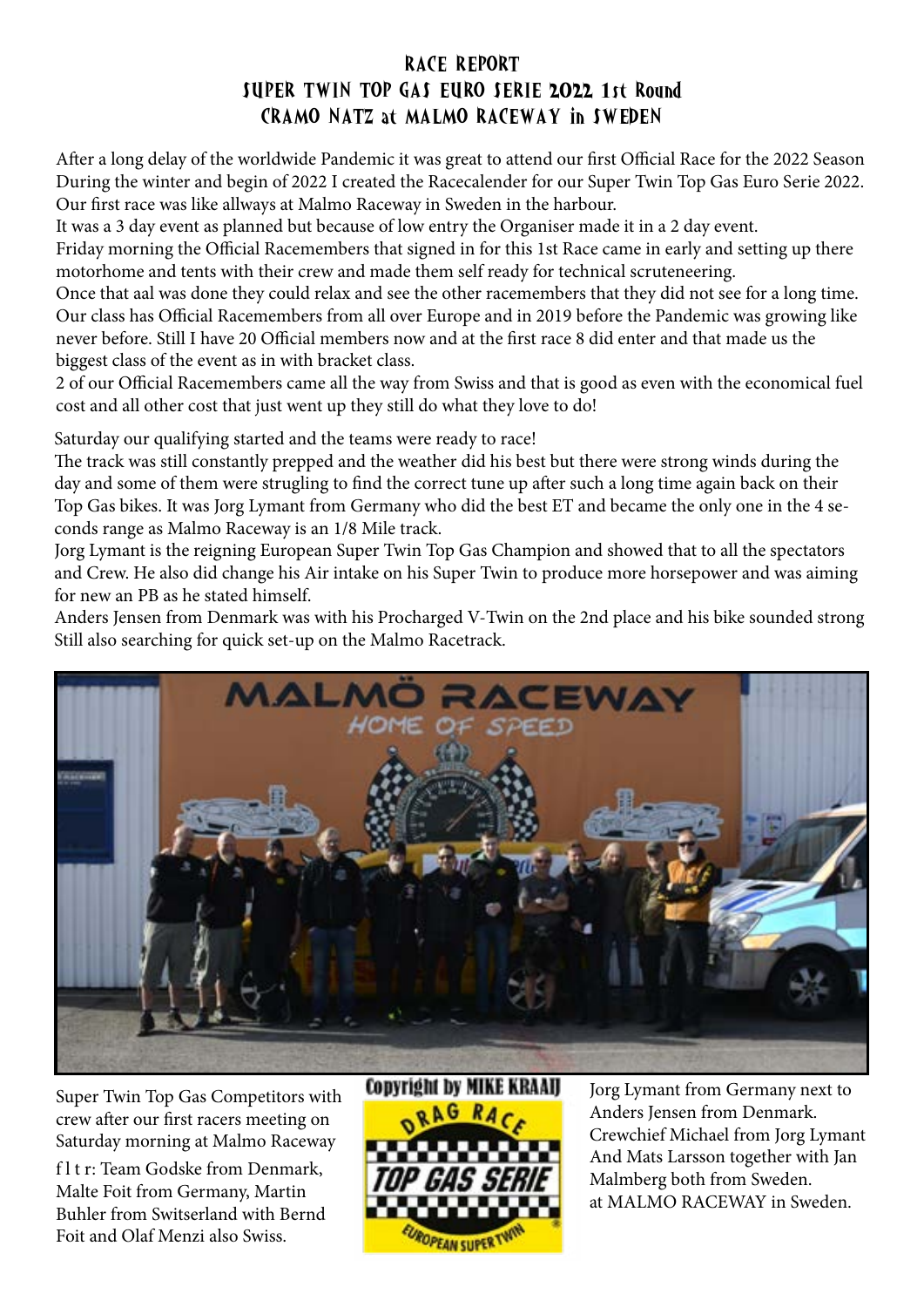During Qualifying the teams worked on their Twins and trying to find traction during the runs they made. Olaf Menzi from Switserland was with his his Moulders Toy Twin BUELL did his quickest 1/8 allready at Malmo but now struggled to find his correct clutch settings as he keeped spinng the rear slick in every round to a certain point it was more a speedway spectacle than a Dragrace!

I took an awesome shot of this action on Saturday as he did came towards me near the guardrail. But he keep his throttle open and shifted to get the mighty 160CI Twin back in his raceline.

After such a long time not being in the seat he also needed time to get used to the bike again.

To say the track was there as there were allready 4.2's clocked in an other class that day and later even in the 4.1's that said enough for traction.

As Jorg Lymant went straight in the 4's and showed an promising 1.10 60ft time and that is a great feat to start with for sure.

Dragracing can be a thin line between winning and loosing and you can be 1st qualified but it does not automaticly means you will win the race event.

All needs to be in good order to achieve this matter.

The new intake did seem to work as the Championship winning V-Twin screamed for air! run after run more could be added and Malmo is a Racetrack on sealevel and in the harbour there is enough of fresh air for sure.



STTG 564 OLAF MENZI from Switserland did show his racing skills with a Speedway riding style! He managed to keep control of his 160CI BUELL V-TWIN at Malmo Raceway in Sweden

Jan Malmberg from Sweden with his mighty 2600cc Blown Derringer V-Twin also struggled to find a good tune-up same as Team mate Mats Larsson who did not get his Twin running properly as it did not wanted to rev up in rpm.

It seemed to be electronicly but they could not find the error before eliminations so an 7 field was left. Jan was still last qualified on the 7th place with an 6.7429 at only 161.04kmh

The Twin sounded strong but it did not just want hook up and that showed.

More racers seemed to have this but not Jorg Lymant who strongly pulled out an 4.78@234 with an early shut off and even had wheelspin during the run.

I said if it was easy all could do it, and they agreed with this statement!

Martin Buhler from Switserland with his Otto Bauer build Twin who over the years changed the set-up from supercharger to now a turbocharger and allready showed strong potential in the past. The start is still an issue for the team but after that it takes off when the boost comes to the combustion chambers! When he finds the right set-up and gets his 60ft down this V-Twin is one to watch for sure! He managed to take the 3rd Qualifying spot just behind Anders Jensen from Denmark with his Pro charged V-Twin.

As Martin also had some technical matters going on it was not perfectly on saturday but it takes time to get used to the tarck and all that comes with it.



Martin Buhler took a long trip from Switserland to Sweden to compete at the first Official Race in the 2022 Super Twin Top Gas Euro Serie and was 3rd Qualified with his Turbocharged Jawa based V-Twin. Jorgen Godske from Denmark took over Chris van Nimmen his STTG Bike as Chris now runs in Super Twin Top Fuel with Soren Hartvig his former Super Twin. Jorgen was getting used to the great looking V-Twin that also has good potential to make low numbers He at the latest moment changed the qualifying ladder to end up 4th with an 6.081@181.45kmh The speed says enough that he also went off early and he also had tuning to do. Malte Foit from Germany came over to compete and his father was helping out with Martin Buhler. Every run went better for Malte he also was searching for the perfect tune up as that even excist?